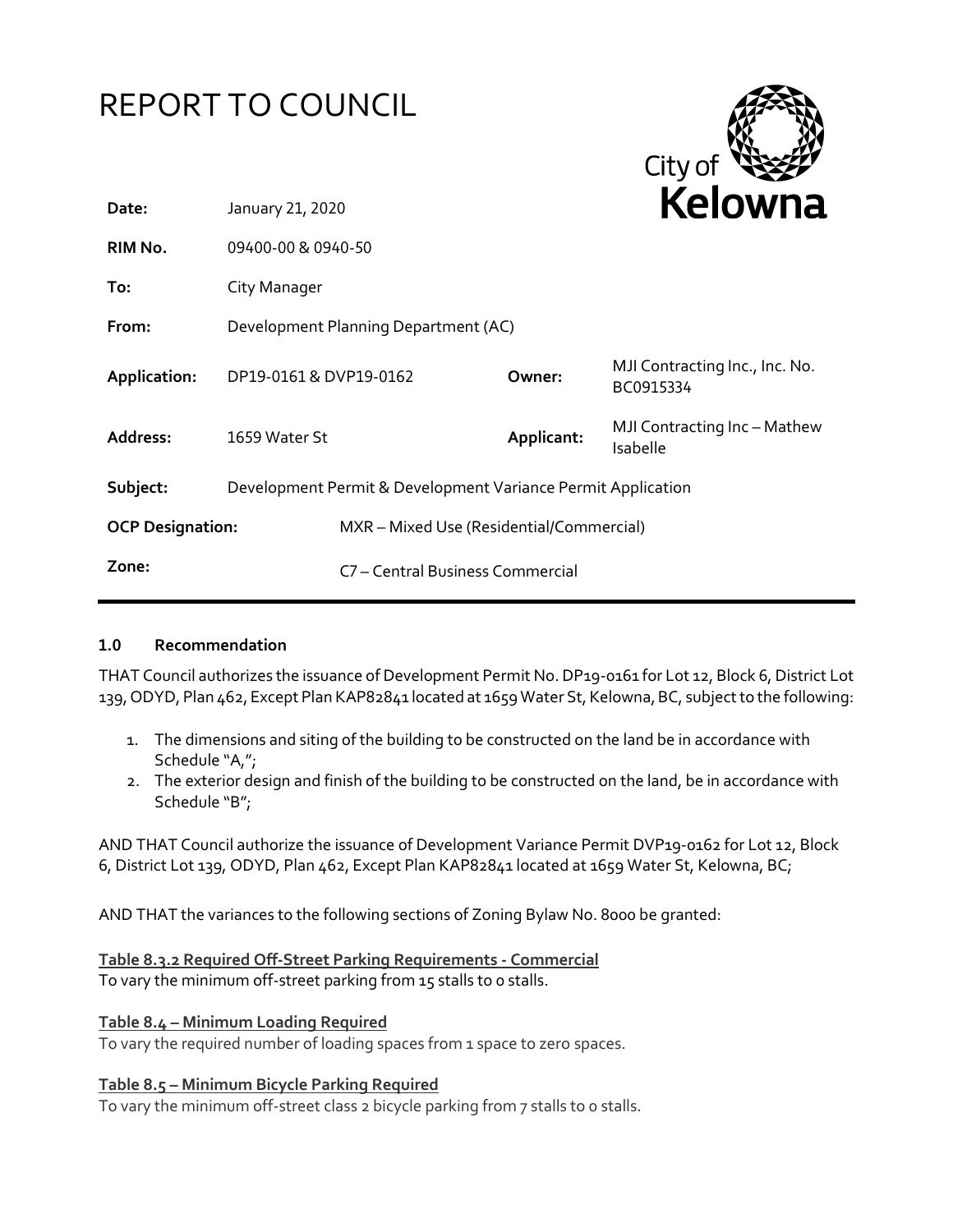# **Section 14.7.5(h) - C7 - Central Business Commercial - Development Regulations**

(h)(i) To vary the setback above the 16.0 m height mark for the front yard from 3.0 m to 0.0 m.

(h)(ii) To vary the setback above the 16.0 m height mark for the side yard (east) from 4.0 m to 0.1 m.

(h)(ii) To vary the setback above the 16.0 m height mark for the flanking side yard (west) from 4.0 m to 0.0 m.

# **Section 14.7.7(d) - C7 - Central Business Commercial - Other Regulations**

To vary the minimum commercial on ground floor area percentage from 90% to 68% on Leon Avenue and 40% on Water Street.

AND FURTHER THAT this Development Permit and Development Variance Permit is valid for two (2) years from the date of Council approval, with no opportunity to extend.

# **2.0 Purpose**

To consider a Form & Character Development Permit of a six storey office and retail commercial building as well as to consider 7 variances to the Zoning Bylaw.

## **3.0 Development Planning**

Staff are recommending support for the proposed Development Permit because of the its consistency with architectural design principals within the Official Community Plan's (OCP) urban design guidelines as well as recommending support of the associated variances due to rationale stated below.

### 3.1 Development Permit

The applicant has worked with City staff to review and refine the proposed building design. The positive design features of this application that are congruent with the urban design guidelines are:

- 1) The building has three distinct sections: a top, a middle, and a bottom and the applicant has provided a positive design in each category.
	- a. The top of the building contributes positively to the visual interest with activated rooftop amenities.
	- b. The 'middle' of the building contains a series of different building materials and large amounts of glazing to provide visual interest. The wood stained colour horizontal metal siding combined with the large amounts of glazing provide a visually pleasing and consistent design scheme facing the street.
	- c. The ground floor level provides a pleasant pedestrian experience with plenty of glazing as recommend by the OCP design guidelines. The south-west corner of the building is setback at the ground floor to provide a distinctive main entrance and to enhance the pedestrian experience for building users and passing pedestrians.
- 2) The building is only six stories in height within an area of the downtown slated for the tallest buildings in Kelowna according to the C7 height map. However, to achieve that height multiple properties would need to be consolidated in order to achieve an efficiently designed parkade. The applicant has indicated that further land acquisition is not possible at this time for this project. While the project will not be as tall as the downtown C7 height map suggests, the proposal is significantly taller than adjacent properties and will contribute to an interesting streetscape and urban environment.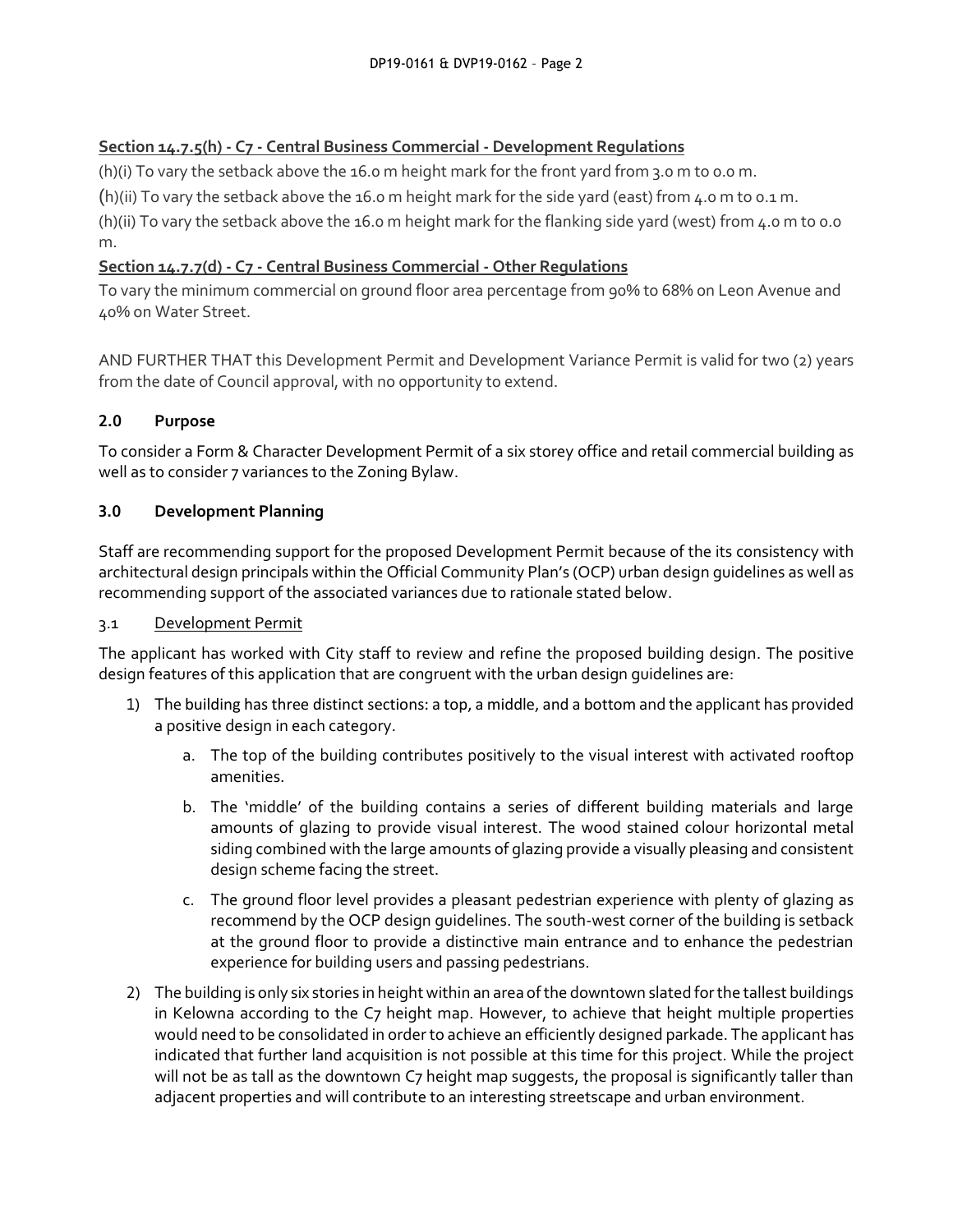3) The South and East elevations are less desirable as they are concrete firewalls, however, they are located adjacent to existing buildings and future development sites which will help mask their bland façade to street views.

### 3.2 Development Variance Permit

The application needs several variances in order to develop a viable project.

The first three variances are to reduce the setback above the 16 metres mark. Generally, the 16 metre mark before a setback is required was intended for large tower and podium projects. The tower and its associated podium would need to have the setback in order to create a pedestrian friendly streetscape environment. This principal generally applies to mid-rise buildings too. However, in this case, this project is seen as an exception due to the narrow width of the lot and the limited mass of the building. As soon as a building gets wider and/or the massing increase and assuming no setbacks then the negative impact and overall detriment to the pedestrian environment increases.

The next two variances are related to parking. Both the loading spaces and the minimum off-street parking are proposed to be reduced to zero. Office buildings do not have significant demand for loading trucks and minor and infrequent loading can occur from the street or the rear lane.

There is no viable area that is available for parking on this site thus the necessity to reduce the parking to zero. The applicant could have provided cash-in-lieu of parking and this would have eliminated the necessity of a variance. However, the applicant argues this would eliminate the financial viability of the project. The current bylaw requires 15 stalls and the proposed parking bylaw would require 10 stalls. Therefore, the cashin-lieu amount would be either \$495,000 or \$330,000. The applicant is providing additional bicycle parking and end-of-trip facilities (washrooms, change rooms, lockers, and showers) to encourage alternate transportation options to and from work. Staff are recommending support for the variance in order to eliminate the cash-in-lieu as this project is:

- 1. Meeting the City's goals of providing a mix of dense residential and employment land uses within the downtown whereby residents can commute to work by walking or using active transportation options thereby reducing the reliance of vehicles for daily commuting needs.
- 2. Developing in an area in which the City is encouraging revitalization.
- 3. Building out a site with significant constraints due to its small size and shape.

The next variance is to reduce the class 2 bicycle parking to zero. There is no room on site to provide short term bicycle parking stalls and the applicant is providing extra long-term bicycle parking in a secured bike parking room.

The last variance is to reduce the minimum commercial frontage below the 90% required. Similar to the previous variances, the dimensions of the lot limit the ability to provide 90% commercial frontage. The reduction is for necessary building mechanical systems including elevators, mechanical room, utility room, transformer room, and bicycle parking room. However, the predominant ground floor use is still commercial.

#### **4.0 Proposal**

#### 4.1 Project Description

The proposal is to build a 6-storey commercial development with ground floor retail, upper floor offices, common rooftop patio, and no parking onsite. The proposal contains 964.4  $m<sup>2</sup>$  (approx. 10,380 ft<sup>2</sup>) of commercial space.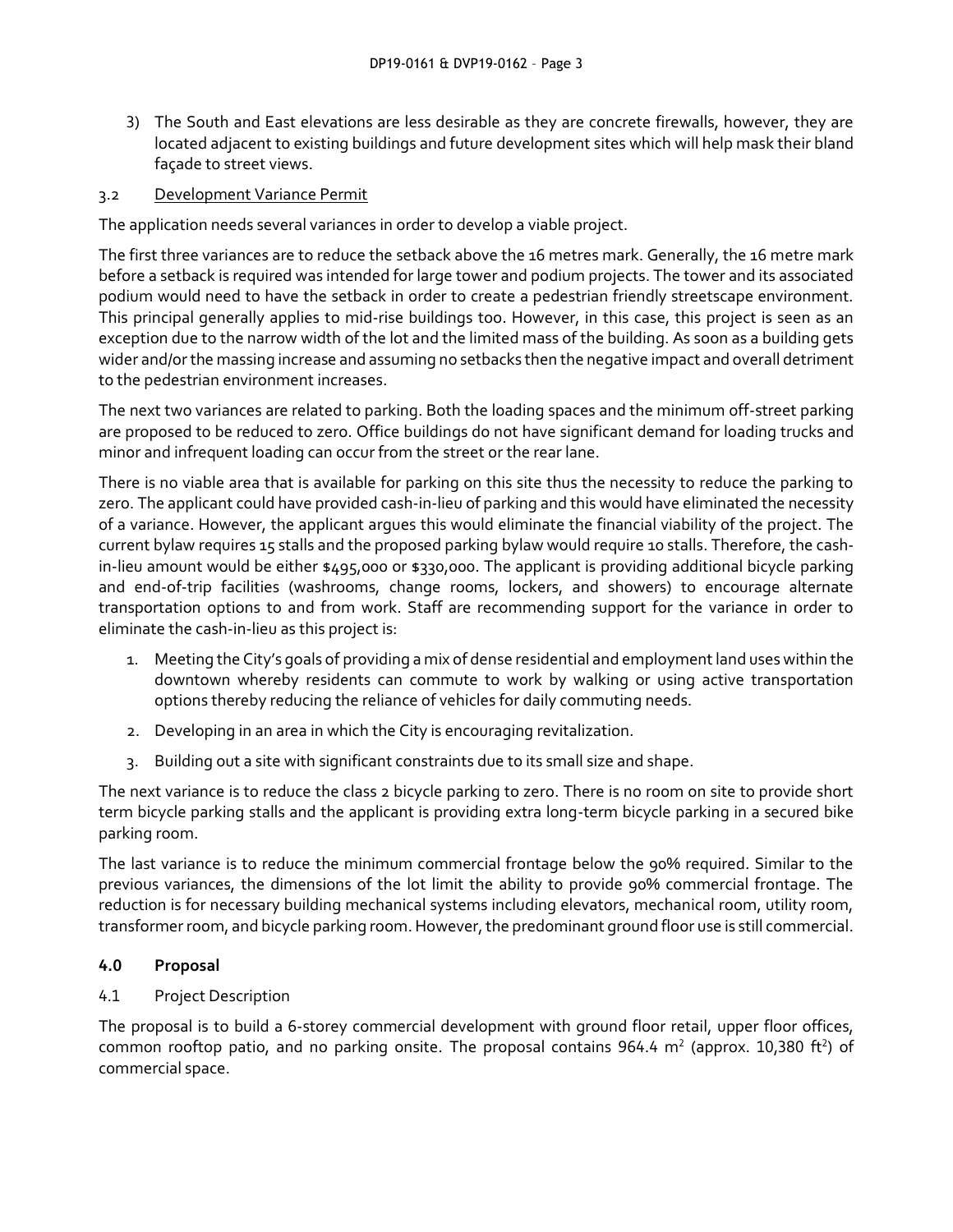The building materials are predominately glazing with metal siding stained in wood colour. The rear two storey addition is brick. The accent materials include wood canopies and exposed concrete. The lane facing façade and the east facing façade are concrete fire walls. There will also be a roof top patio deck providing amenity area for the various office staff.

The retail at street level is designed to accommodate 1-2 tenants with floor to ceiling storefront glazing. Signage will be refined and intentional within the architectural design as per the attached drawings.

The applicant has been notified about potential snow load issues on the adjacent property's roof and the applicant believes the issue is solvable. The City considers the matter a civil issue to be addressed between property owners.



**Subject Property Map:** 1659 Water St.

# 4.2 Zoning Analysis Table

The zoning analysis table shows the requirements of the C7 zone compared to the proposal:

| <b>Zoning Analysis Table</b>                                       |                             |                  |  |  |  |
|--------------------------------------------------------------------|-----------------------------|------------------|--|--|--|
| <b>CRITERIA</b>                                                    | <b>C7 ZONE REQUIREMENTS</b> | <b>PROPOSAL</b>  |  |  |  |
| For portion of building between o.o metres & 16.0 metres in height |                             |                  |  |  |  |
| Front Yard (Leon Ave)                                              | 0.0 <sub>m</sub>            | 0.0 <sub>m</sub> |  |  |  |
| Side Yard (East)                                                   | 0.0 <sub>m</sub>            | 0.0 <sub>m</sub> |  |  |  |
| Side Yard (Water St)                                               | 0.0 <sub>m</sub>            | 0.0 <sub>m</sub> |  |  |  |
| Rear Yard (Lane)                                                   | 0.0 <sub>m</sub>            | 0.0 <sub>m</sub> |  |  |  |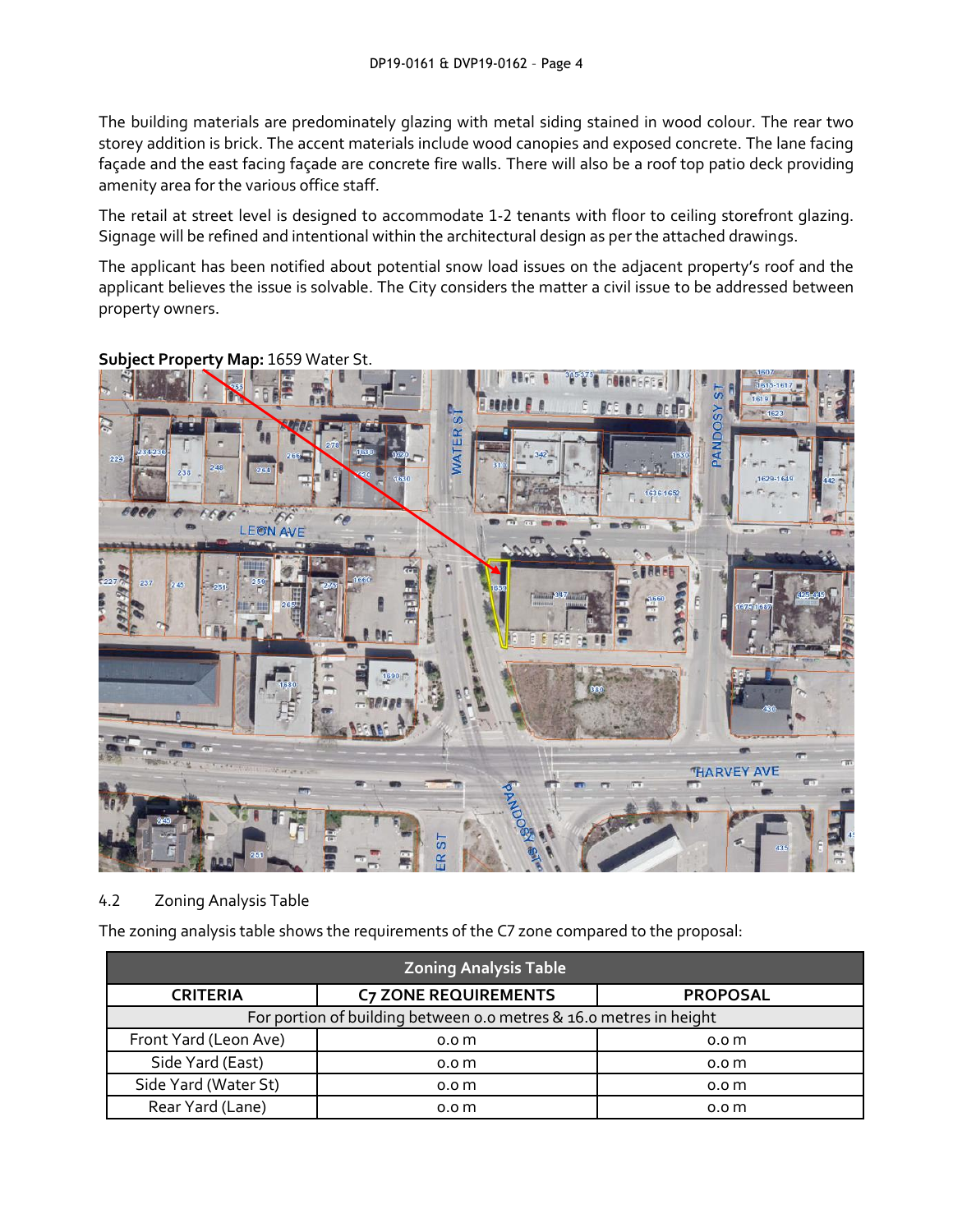| <b>Zoning Analysis Table</b>                                                                              |                                                                                             |                                                                                  |  |  |  |
|-----------------------------------------------------------------------------------------------------------|---------------------------------------------------------------------------------------------|----------------------------------------------------------------------------------|--|--|--|
| <b>CRITERIA</b>                                                                                           | <b>C7 ZONE REQUIREMENTS</b>                                                                 | <b>PROPOSAL</b>                                                                  |  |  |  |
| For portion of building between 16.0 metres & above in height                                             |                                                                                             |                                                                                  |  |  |  |
| Front Yard (Leon Ave)                                                                                     | 3.0 <sub>m</sub>                                                                            | $0.0 \, \text{m}$ 0                                                              |  |  |  |
| Side Yard (East)                                                                                          | 4.0 m                                                                                       | $0.1 \text{ m}$ <sup><math>\odot</math></sup>                                    |  |  |  |
| Side Yard (Water St)                                                                                      | 4.0 m                                                                                       | $0.0 \, \text{m}$ $\odot$                                                        |  |  |  |
| Rear Yard (Lane)                                                                                          | 3.0 <sub>m</sub>                                                                            | 6.6 <sub>m</sub>                                                                 |  |  |  |
| Floorplate                                                                                                | $1,221 \text{ m}^2$                                                                         | $177.5 \text{ m}^2$                                                              |  |  |  |
| <b>Development Regulations</b>                                                                            |                                                                                             |                                                                                  |  |  |  |
| Height                                                                                                    | 76.5m (approx 26 storeys)                                                                   | 26.5 m (6 storeys)                                                               |  |  |  |
| <b>FAR</b>                                                                                                | 9.0                                                                                         | 2.81                                                                             |  |  |  |
| Parking Regulations                                                                                       |                                                                                             |                                                                                  |  |  |  |
| Minimum Parking                                                                                           | 15 Stalls Current Regulations                                                               | o parking stalls <sup>O</sup>                                                    |  |  |  |
| Requirements                                                                                              | 10 Stalls Proposed Regulations                                                              |                                                                                  |  |  |  |
| Min. Loading Spaces                                                                                       | 1 stall                                                                                     | 0 stalls $\Theta$                                                                |  |  |  |
|                                                                                                           | Small Parallel: n/a                                                                         | Small Parallel: n/a                                                              |  |  |  |
| Ratio of Parking Stalls                                                                                   | Compact Size: 10% Max                                                                       | Compact Size: n/a                                                                |  |  |  |
|                                                                                                           | Medium Size: 40% Max                                                                        | Medium Size: n/a                                                                 |  |  |  |
|                                                                                                           | Regular Size: 50% Min                                                                       | Regular Size: n/a                                                                |  |  |  |
| Minimum Bicycle Parking                                                                                   | Class 1: 3 bikes                                                                            | Class 1: 13 bikes                                                                |  |  |  |
| Requirements                                                                                              | Class 2: 7 bikes                                                                            | Class 2: $o$ bikes $\odot$                                                       |  |  |  |
| <b>Other Regulations</b>                                                                                  |                                                                                             |                                                                                  |  |  |  |
| Minimum frontage for<br>commercial, civic,<br>cultural, or ground<br>oriented residential on 1st<br>floor | Leon Avenue: $90\%$ (8.6m x o.g =<br>7.75m)<br>Water Street: 90% (36.02m x 0.9 =<br>32.42m) | Leon Avenue: 5.9m / 68% <sup>0</sup><br>Water Street: 14.2m / 39.4% <sup>0</sup> |  |  |  |

Variance to reduce the front yard setback for portions of building between 16.0 metres & above in height

 Variance to reduce the side yard (north) setback for portions of building between 16.0 metres & above in height

 Variance to reduce the side yard (south) setback for portions of building between 16.0 metres & above in height

Variance to reduce the number of required parking spaces from 15 stalls to 0 stalls

Variance to reduce the number of loading spaces from 1 stall to 0 stall

Variance to decrease the amount of class 2 bicycle stalls provided from 7 required to 0 provided

 Variance to reduce the minimum commercial on ground floor from 90% to 68% on Leon Avenue and 40% on Water Street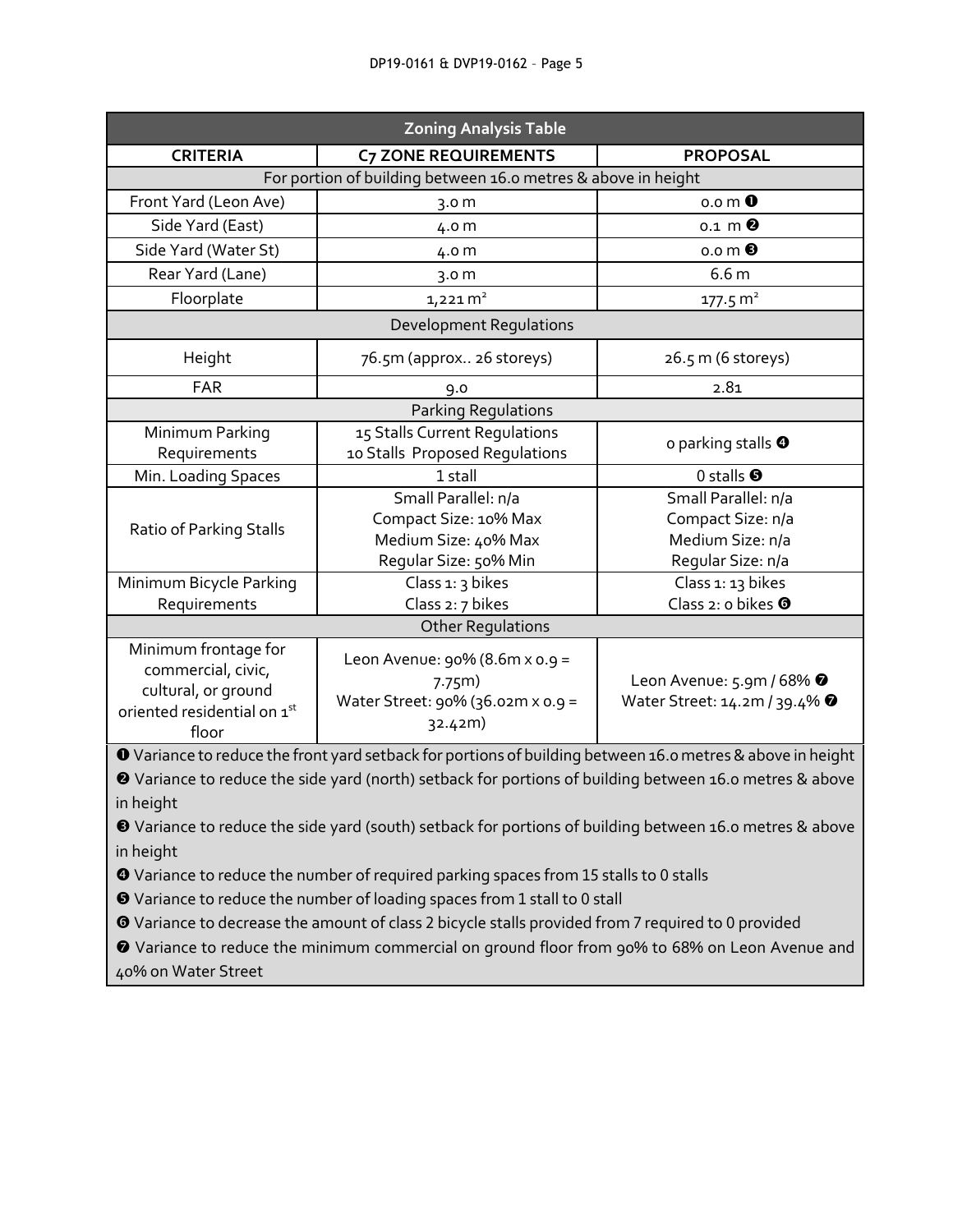## **5.0 Current Development Policies**

5.1 Kelowna Official Community Plan (OCP)

## **Chapter 5: Development Process**

**Compact Urban Form.**<sup>1</sup>Develop a compact urban form that maximizes the use of existing infrastructure and contributes to energy efficient settlement patterns. This will be done by increasing densities (approximately 75 - 100 people and/or jobs located within a 400 metre walking distance of transit stops is required to support the level of transit service) through development, conversion, and re-development within Urban Centres (see Map 5.3) in particular and existing areas as per the provisions of the Generalized Future Land Use Map 4.1.

**Contain Urban Growth.<sup>2</sup>** Reduce greenfield urban sprawl and focus growth in compact, connected and mixed-use (residential and commercial) urban and village centres.

## **Objective 5.5: Ensure appropriate and context sensitive built form.**

Building Height.<sup>3</sup> In determining appropriate building height, the City will take into account such factors as:

- Contextual fit into the surrounding neighbourhood;
- Shadowing of the public realm;
- View impacts;

1

- Overlook and privacy impact on neighbouring buildings;
- Impacts on the overall skyline;
- Impacts on adjacent or nearby heritage structures;

## **Chapter 14: Massing and Height.<sup>3</sup>**

- Mitigate the actual and perceived bulk of buildings by utilizing appropriate massing, including:
- Architectural elements (e.g. balconies, bay windows, cantilevered floors, cupolas, dormers);
- Visually-interesting rooflines (e.g. variations in cornice lines and roof slopes);
- Step back upper floors to reduce visual impact;
- Detailing that creates a rhythm and visual interest along the line of the building;
- Wall projections and indentations, windows and siding treatments as well as varied material textures should be utilized to create visual interest and to articulate building facades;
- Building frontages that vary architectural treatment in regular intervals in order to maintain diverse and aesthetically appealing streets.

## **Chapter 14: Urban Design Guidelines Amenities, ancillary Services and Utilities.<sup>4</sup>**

 Locate loading, garbage, storage, utilities and other ancillary services away from public view. All such areas shall be screened and designed as an integral part of the building to minimize impact;

<sup>&</sup>lt;sup>1</sup> City of Kelowna Official Community Plan, Policy 5.2.3 (Development Process Chapter).

 $2$  City of Kelowna Official Community Plan, Goals for a Sustainable Future, Objective 1 (Chapter 1 Introduction)

<sup>&</sup>lt;sup>3</sup> City of Kelowna Official Community Plan, Policy 5.22.6 (Development Process Chapter).

<sup>4</sup> City of Kelowna Official Community Plan, Chapter 14 Urban Design Development Permit Areas, Guidelines